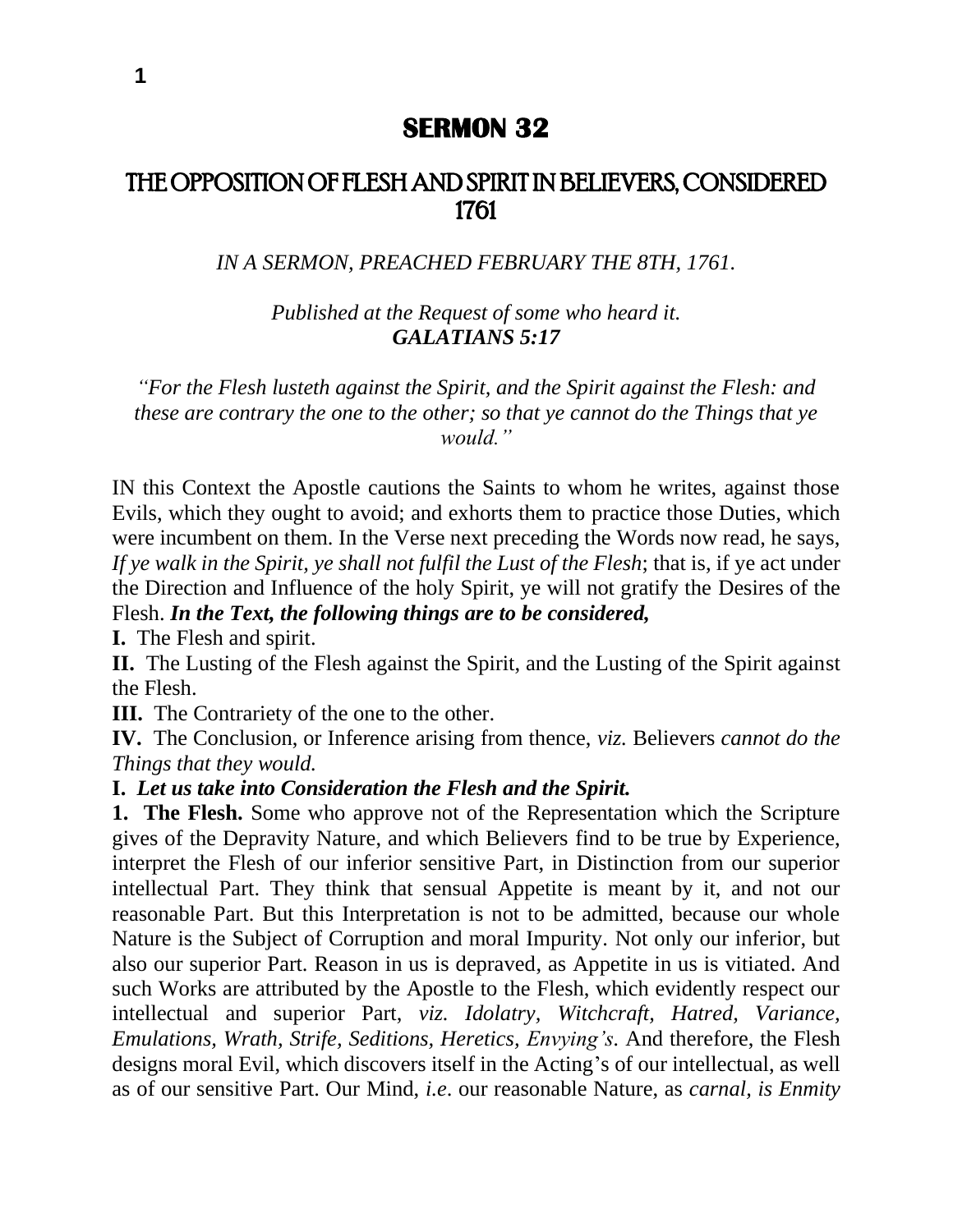*against God, and is not subject to his Law, neither indeed can be.* The Flesh is a corrupt Principle and Spring of Action, which is seated in all our Powers. In this Sense it is to be understood in these Words of our Lord, *That which is born of the Flesh is Flesh*: *that which is born of the Spirit is Spirit* (John 3**:**6.): and this is the Import of it, in what the Apostle expresses concerning himself; *In me, that is in my Flesh, dwelleth no good Thing. So then with the Mind I myself serve the Law of God, but with the Flesh the Law of Sin* (Romans 7**:**18, 25.)*.* From this impure Fountain proceed all the sinful Acting's, both of our superior and inferior Part. For our rational, as well as our sensitive Part, is the Subject of it.

**2. We are to consider what is meant by the Spirit.** Some think that the holy Spirit is intended, who dwells in the Saints. It is certain, that he opposes the Flesh in them. If he is designed, lusting against the Flesh, attributed to him, is to be understood in the same Sense as making Intercession in Believers is, which is ascribed to him**:** *The Spirit itself maketh Intercession for us with Groanings which cannot be uttered. He maketh Intercession for the Saints according to the Will of God (Romans 8:27, 28.).* Making Intercession is not the Act of the Spirit; at is the Act of the Saints under his Influence, as the Spirit of *Grace and Supplications, helping their Infirmities* in Prayer to GOD. And thus, lusting against the Flesh, is not the Act of the Person of the Spirit; for it is the proper Act of the Saints, under his gracious and effectual Influence.

As the Person of the Spirit does not pray in Believers, but they themselves, pray under his Direction and Guidance; so the Person of the Spirit does not lust against the Flesh in them, but they themselves lust against it under his powerful Excitation. The Act is properly theirs, and not his, otherwise than influentially, as the efficient Cause thereof. I rather think that Spirit designs a holy Principle of Action in the Saints, which is the proper Opposite of the Flesh in them. As the Flesh undoubtedly means an impure Fountain, from which spring evil Acts, it seems to me best to understand by the Spirit its contrary, in the Saints, which is a pure Fountain of good Acts. It is the Produce of the holy Spirit; *That which is born of the Spirit is Spirit. The Wind bloweth where it listeth, thou hearest the Sound thereof, but canst not tell from whence it cometh, nor whither it goeth*: *so is every one that is born of the Spirit.*  As it as his Production in the Soul, its Nature must be spiritual, pure, and holy; and such are all the Acts which arise from it. The Flesh, in Believers, is a Source of evil Actions, and the Spirit in them, is a Spring of good Actions.

## **II.** *The Flesh lusteth against the Spirit, and the Spirit against the Flesh; the one opposes the other.*

**1.** The Flesh lusteth against, or opposes, the Spirit, in Thought, Volition, and in the Acting's of the Affections towards holy Objects.

**(1.)** The Flesh opposes the Spirit, in Thought. The Spirit is an habitual Disposition in the Mind of a Believer, to spiritual Thoughts; according to that their Desire is this,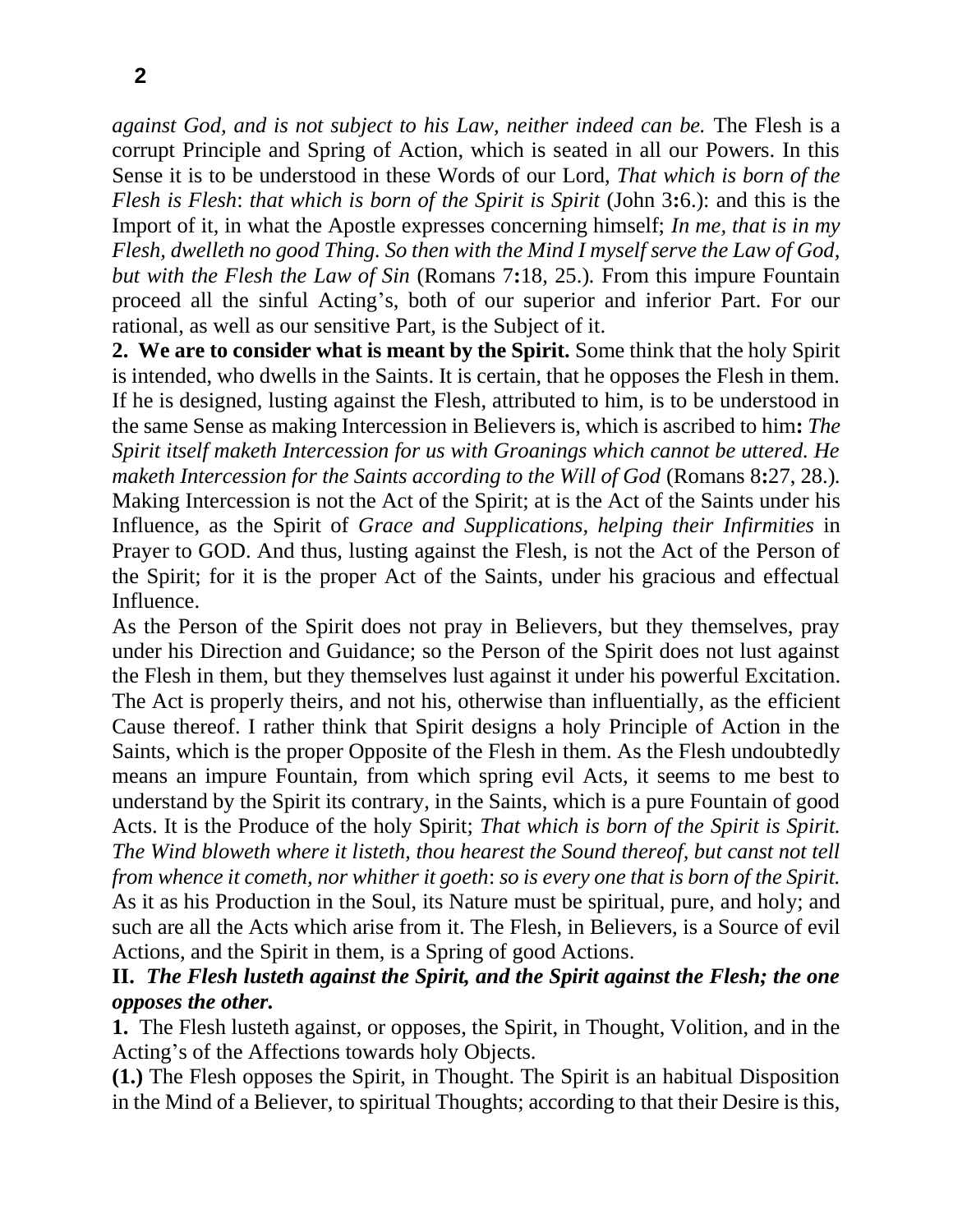*That the Words of their Mouth, and the Meditation of their Heart, may be acceptable in the Sight of the Lord, their Strength. and their Redeemer (Psalm 19:14.).* And sometimes their Meditations on GOD are *sweet*; their Thoughts of him are *precious*  to them; they think of his Loving-kindness with Joy and Delight; contemplate its Nature with holy Admiration; view with Wonder and Astonishment the glorious Designs which were eternally formed in the divine Mind, about such unworthy Creatures as they know themselves to be; and the infinitely wise Methods which were fixed on for the Accomplishment of those Designs. The. spiritual Part takes a peculiar Pleasure in thinking of JESUS CHRIST; the Constitution of his Person, who is GOD and Man ineffably united; and therefore, is fit to act in the Capacity of Mediator between GOD the Father, and the Church. His Love they meditate upon with the highest Satisfaction, in its Freedom, Greatness, and Perpetuity; and they exercise their Thoughts with Joy and Delight on what He hath done and suffered, in order to save them; the Greatness and Variety of the Benefits which they receive from Him, are the Matter of their most pleasing Contemplations, *viz.* Pardon, Peace, Acceptation with GOD, Liberty of Access to Him, and Supplies of Grace to maintain and carry on the good Work which is begun in them. Those Things which engage the constant Attention of holy Angels, and which they *earnestly desire to look into,*  the Saints, at sometimes, are much conversant about; *The Grace of God, the Sufferings of Christ, and the Glory which followed.* And they esteem these Thoughts the best which they ever have, or possibly can have, while they are in this World; and they give it in Charge to their Souls, to be much employed in serious and fixed Meditations on those Things. But, alas! their Thoughts of this kind are very far from being agreeable to the Flesh in them; that is uneasy and restless when the Mind is thus engaged in holy Contemplations. For, as the Spirit in Believers disapproves of vain and unholy Thoughts, so the Flesh in them dislikes holy and spiritual Thoughts, and seeks to eject them out of the Soul; which it too often, effects, by the vain Imagination presenting to View some trifling Object, which through a Want of Caution in the Mind, diverts and turns it off from a continued Attention unto those glorious Things which before it had in Prospect**:** Thus a melancholy Change takes place in the Frame of a Believer; his spiritual Meditations are marred, to his Surprise, and before he is aware of it; his holy, spiritual Thoughts are succeeded by carnal and vain Thoughts. Thus the Flesh prevails against the Spirit; and that heavenly Joy which the Soul was filled with, while employed in holy Meditation, now subsides and vanishes for the present; that pleasing Sight which the Saint had of CHRIST, the beloved of his Soul, is gone; Darkness overspreads his Mind, in consequence of which he either censures himself for his Folly, in yielding to the Solicitations of his carnal Part, whereby so sad a Change hath taken Place in the Frame of his Soul, or he sinks into Indifferency through the Prevalence of Corruption, and is in a great Measure insensible of, and unaffected with the Loss he hath sustained; a Train of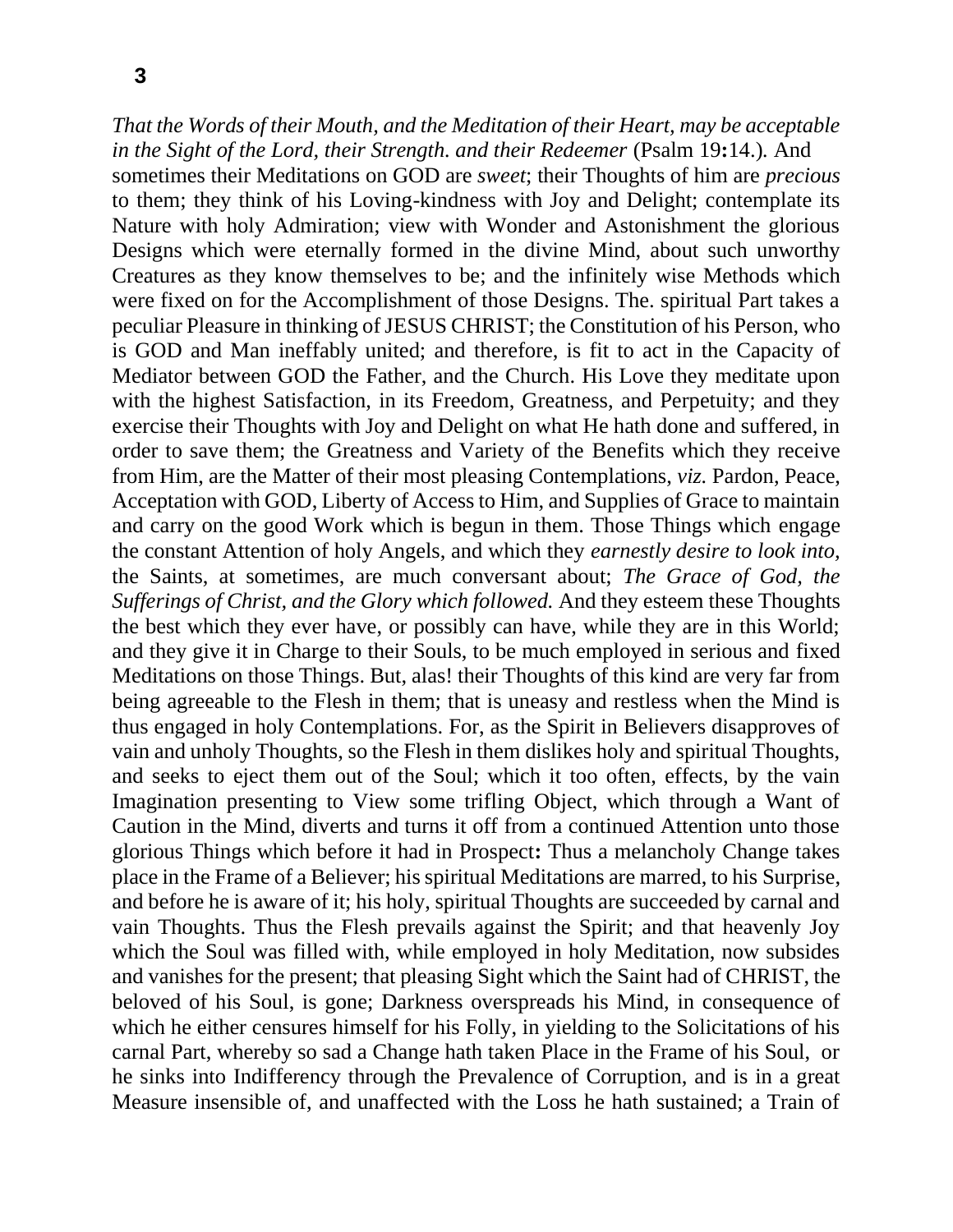**4**

vain Thoughts crowd in and take Possession of the Soul, and prevent the Mind considering duly what a foolish Part it hath acted, to its unspeakable Prejudice; and therefore it falls into a Lethargy, and becomes stupid. It is so busy an acting according to the Dictates of the Flesh, that it as not at Leisure to hearken to the Remostrances which the Spirit makes against it; they are not heard nor attended to, by reason of that great Advantage which the Flesh hath gained; and thus it may be even with the best.

**(2.)** The Flesh lusts against, or opposes, Spirit, in Volition. The Will of a Believer, as sanctified, is habitually inclined to Holiness; his Mind discerns that it is most eligible, because of its Excellency, and his Will, upon that Discernment, exerts itself in an actual Choice of it. But this Choice is not made with the whole Will, because it is not wholly sanctified, but in Part only; and therefore, the Will, at no Time, and in no Instance, is entirely engaged in a Desire and Pursuit after Holiness. For there is in the Will a fixed Resistance and Opposition unto what is good; Flesh is seated in the Will as well as Spirit, by reason of which the Spirit hath not, nor can have, a complete Command thereof; it is partly under the Direction of the one, and partly under the Direction of the other. The Flesh dislikes and is Enmity against Holiness, and it endeavors to repress and expel holy Desires which arise from the Spirit. It is not only ever present, and so can immediately exert itself in an Opposition to those holy Volitions which spring up in the Will, as it acts under the Direction of the Spirit; but it is present as a *Law,* the Believer *finds a Law, that when he would do Good, Evil is present with him.* It is coercive, and hath a commanding Force, which too often prevails against the Spirit; hence the holy, spiritual Desires of the Believer abate in their Fervency, and sometimes, for the present, are almost quenched in his Soul. When his Will is thus captivated by the Flesh, Desires of a quite different Nature from those which sprung up in it before, arise therein, and it chooses what is vain and foolish, unto the Gratification of the Flesh, which now hath obtained its End, without which it would not be easy, for it never is, while the Soul acts in a holy and spiritual manner.

The corrupt Part in the Saints fails not to check the Will in the Choice it makes of what is agreeable to the spiritual Part in them, out of that wretched Aversion which it hath to all that is good. It is not only true that the Flesh does not concur with the Spirit in those holy Breathings and Desires which arise from it in the Soul, but it constantly opposes them, and sometimes, with great Violence, and ceases not until it prevails, unto their Expulsion. And innumerable are its Wiles, by which it aims to give a Diversion to the Mind, and draw it off from its Attention to the heavenly Objects about which it is conversant. And if the Flesh prevails upon the Mind to abate of Watchfulness against it, in its Assaults, it will be lured to improve the Advantage it hath gained. Quite different Objects it presents to the Mind, which through its Remissness as to its present Duty, strike it, and possess it of many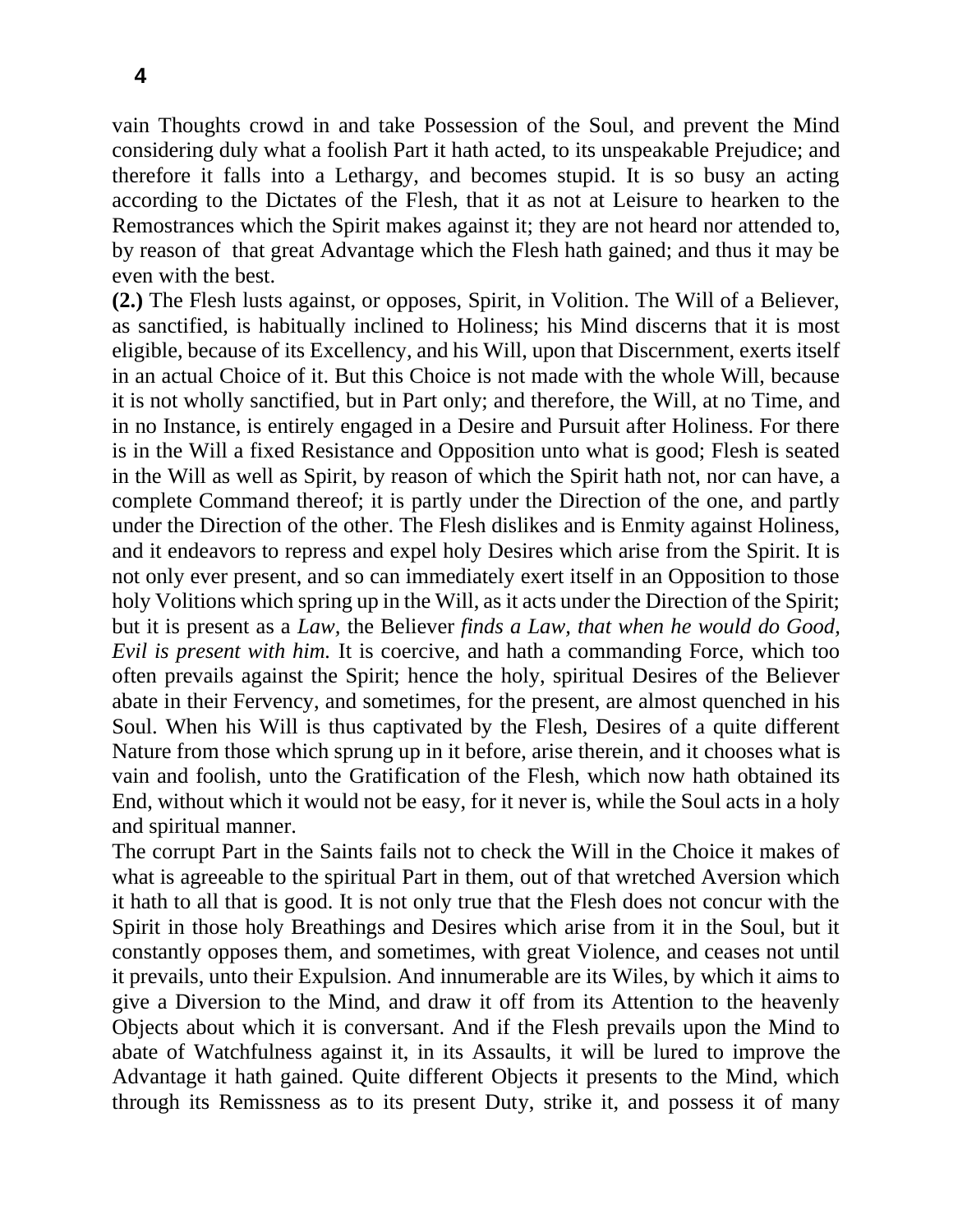unprofitable and vain Thoughts. Thus, it becomes carnal in its Conceptions; which is followed by carnal Acts in the Will. For Vanity in the Mind, if Entertainment is given to it, will assuredly introduce Carnality in the Will. Spiritual Thoughts are Incentives to spiritual Desires; and carnal Thoughts, if not immediately expelled out of the Mind, will quench heavenly Desires, and give Rise unto such Volitions in the Will, as are agreeable to the Flesh; for the Acts of the Mind, and the Acts of the Will correspond in their Nature, and are of the same kind; if the Mind acts spiritually in its Thoughts, the Will acts spiritually in its Volitions; but on the contrary, if the Mind acts vainly in its Thoughts, the Will acts vainly in its Volitions; the Reason of which is, the Acts of our Will follow the Acts of our Mind.

**(3.)** The Flesh lusteth against the Spirit, in the Acting's of the Affections towards holy Objects. As the Mind discerns the Excellency and Glory of heavenly Things, and the Will makes Choice of them; so the Affections tend towards them according to the Spirit. For, the Mind is not only enlightened, and the Will sanctified, but also the Affections are spiritualized; in consequence of which, they are elevated above the fading, perishing Things of this World, embrace and adhere to Things which are above, *where Christ sitteth, who is even at the right Hand of God.* Invisible Glories, when beheld by Faith, powerfully attract the Affections, and produce the higher Satisfaction and Pleasure, which sanctified Persons, at any Time, experience. They afford a Joy that is *unspeakable and full of Glory.* Nothing can possibly give that sweet and delightful Entertainment to the Saints, which heavenly and unseen Objects do. Grace refines their Affections, and gives them a Relish for far nobler and purer Joys, than can arise from the most delectable Things of this World; they are all of them insipid to the spiritual Taste of the Saints; spiritual Things only are suited to the Nature of the Spirit in them. But the Flesh in Believers is so far from having Pleasure in them, that it is wholly averse to them, and its Aim is to draw off the Affections from them; it entirely disrelishes those heavenly Joys which result from Communion with GOD, and Prospects of his Glory in the Person of CHRIST; and it endeavors to deprive the Soul of that spiritual Pleasure it enjoys while it is conversant about divine Things, and too often it so far prevails, as not only to damp its spiritual Joys, but also to entice the Affections unto an Embracement of carnal Objects, whereby it obtains the End it sought after.

Thus, the Flesh lusteth against, or opposes, the Spirit in the Saints; in Thought, Volition, and in the Acting's of the Affections towards holy objects.

**2.** The Spirit lusteth against, or opposes, the Flesh, in Thought, Volition, and in the Acts of the Affections about carnal and evil Objects.

**(1.)** The Spirit lusteth against, or opposes, the Flesh, in Thought. The carnal Part in a Believer is a constant Source of vain Thoughts, according to that *the Imagination of the Thought his Heart is only evil, and that continually.* The Flesh is never quiet and easy but when it is employed in framing vain Imaginations, and therefore a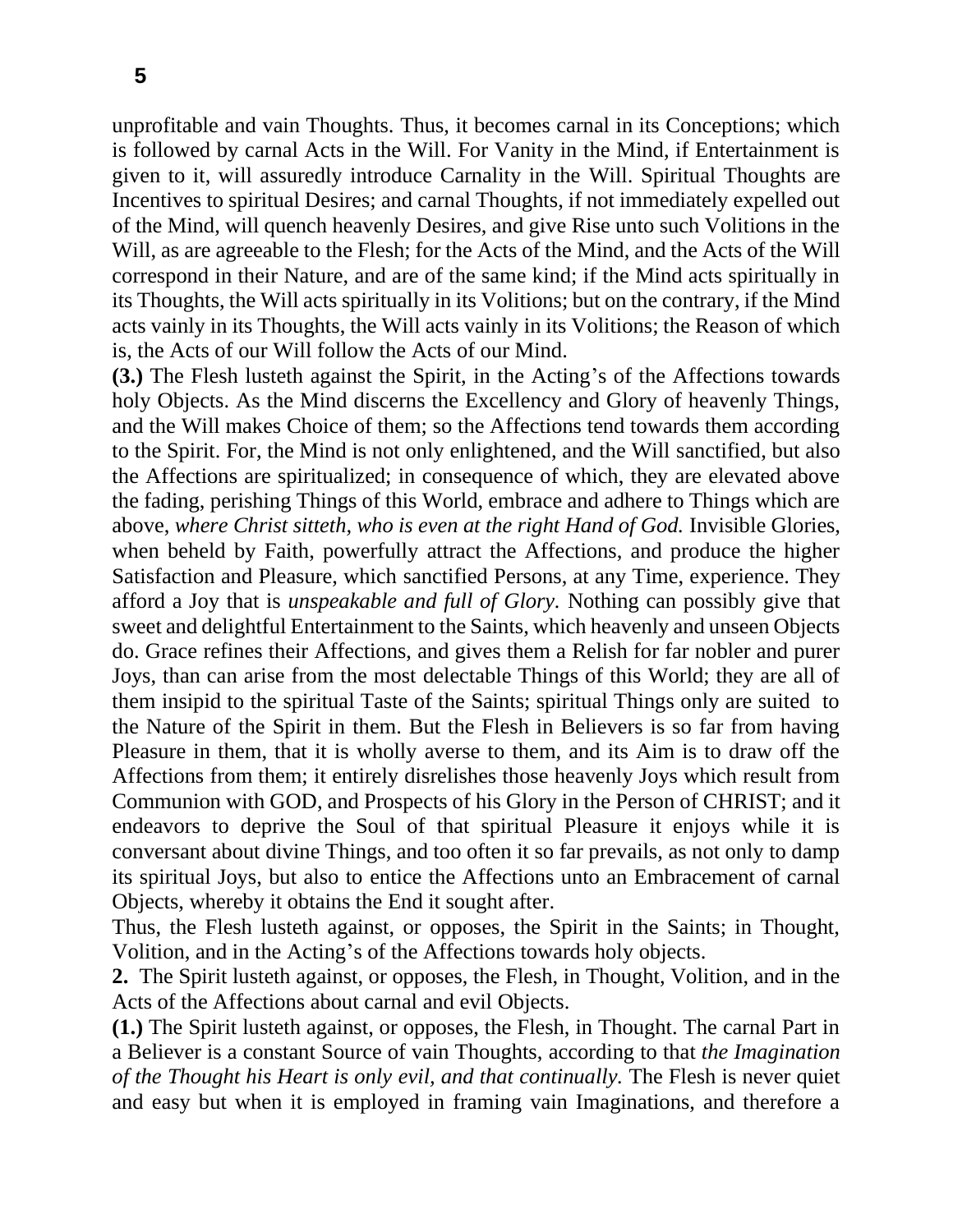Multitude of unprofitable and sinful Thoughts crowd in upon the Mind. It is *egregious* Folly in us to dissemble in this Matter, for GOD, who searches our Hearts, is perfectly acquainted with all the carnal Conceptions which our sinful Minds form; and if we are awake and capable of reflecting upon our internal Acts, we must be sensible that this is the Facet; and not an Exaggeration of our Vanity and Sinfulness, respecting our Thoughts. The Spirit in the Saints disapproves of, hates, and detests all those .Thoughts, which are pleasing to the Flesh in them; it esteems them bold Intruders, and treats them as such; for it is wholly against giving them the least Countenance and Entertainment; that desires their Expulsion; and it endeavors to chase them out of the Mind, as Guests which are most unwelcome and disagreeable unto it; nor can it be easy with their Continuance. But let them be driven out of the Soul ever so often, they will return; because the Flesh, though used with the greatest Severity, and may be compelled to retreat for a short Time, yet it is not put out of Countenance; but with daring Boldness, and great Violence, it quickly re-advances, and assaults the Soul again; the Saints *hate vain Thoughts,* but they cannot possibly get rid of them.

**(2.)** The Spirit lusteth against, or opposes, the Flesh, in Volition. The Will, according to the Flesh, is inclined to Evil, and averse to Good; and as it acts under its Direction, it refuses the latter, and chose's the former. The Choice which the Flesh makes is agreeable to its Nature, that is sinful, and such is its Choice; unholy Volitions continually spring up in the Will, even of the most sanctified, by Reason it is the Subject of a carnal and corrupt Principle, which always disposes it to Vanity and Folly; for the Flesh is at all Times engaged *in the Service of the Law of Sin.* The Spirit in the Saints disapproves of that evil Choice, which the Flesh causes the Will to make, and solicits it to retract that Choice, and puts it upon making a quite contrary one. As the Flesh never concurs with the Spirit, but opposes it in the Choice of Holiness, so the Spirit never concurs with the Flesh in the Choice of Sin, but opposes it in that Choice. Hence, the Volitions of a Believer, at no Time, are wholly evil, nor wholly good; because the Will in them acts partly under the Direction of the Flesh, and partly under the Direction of the Spirit; both are active Principles in it, and each hath an Influence upon at; the Flesh moves it to Evil, and the Spirit excites it unto Holiness. Thus the Spirit, in Believers, lusteth against, or opposes, the Flesh, in those evil Volitions which it causes to arise in their Will. Sometimes indeed its Opposition to the Flesh is very strong and powerful, even unto a Predominance against it; and sometimes its.

Opposition is feeble, then the Flesh maintains its Ground, increases in its Strength, prevails against the Spirit, and keeps the Will fixed in that sinful Choice which at hath made, and that is followed with sad Effects in the Soul. **(3.)** The Spirit lusteth against, or opposes, the Flesh, in the Acting's of the Affections about vain and sinful Objects. The Affections, as carnal, do not in the least Degree tend towards heavenly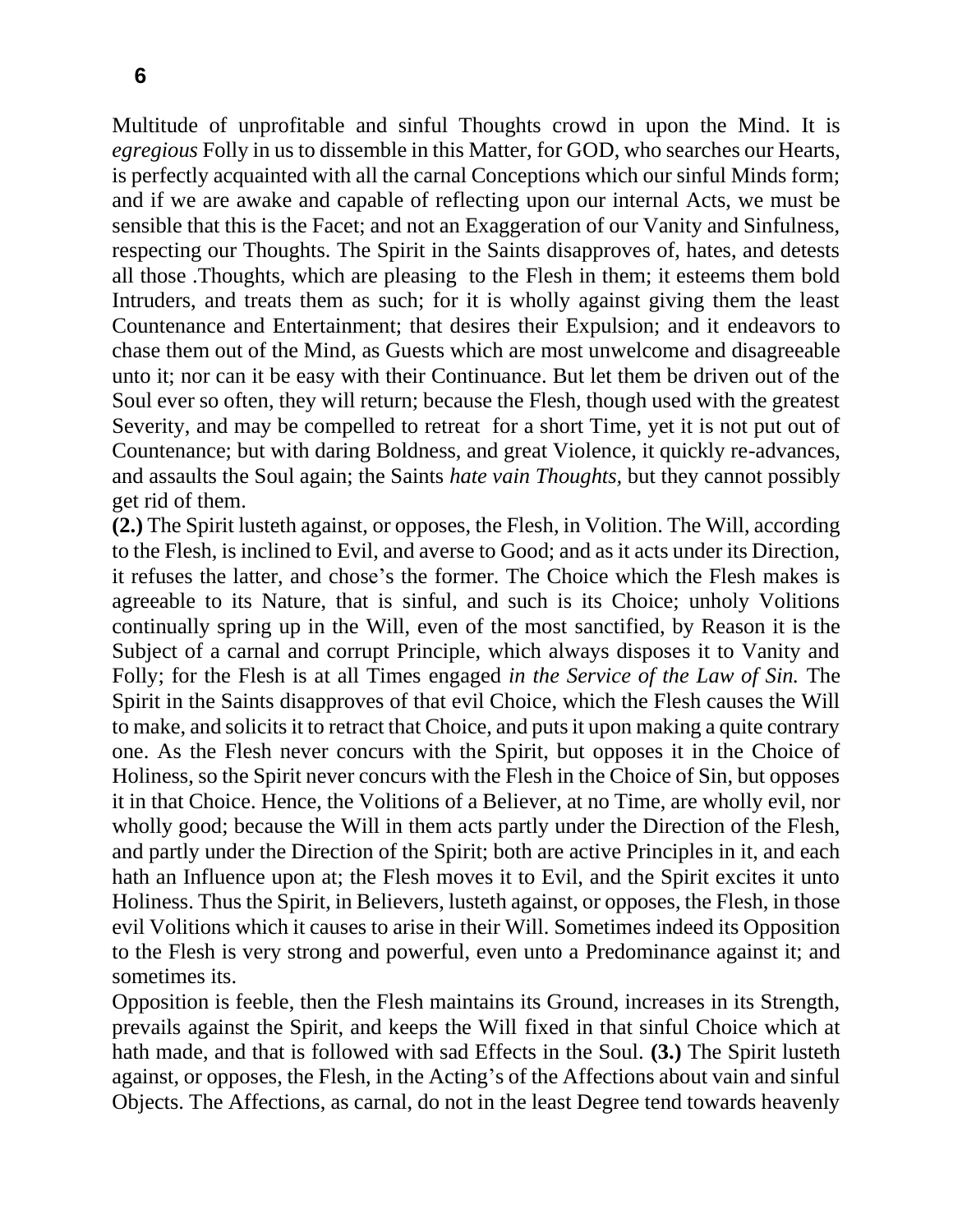Things, nor are they pleasing to them; holy Thoughts and spiritual Desires are so far from affording Delight to our corrupt Passions, that they often tumultuously endeavor to stifle such Thoughts and Desires in our Souls; there is nothing so vain, unprofitable, and pernicious, but our depraved Affections will embrace and adhere unto, rather than what is sacred; for all their Joy and Delight are in Vanity and Folly; and our vicious Affections have a strong and powerful Influence on our Mind, and our Will, and prevail so far as to banish, for the present, holy Thoughts and heavenly Desires, unto the Gratification of the Flesh. The Spirit in Believers hath no Pleasure in what is agreeable to the Flesh; it dislikes those carnal Joys which that pursues, and is never easy without; and its Aim is, when the Affections are enticed and drawn away after vain Objects by the Flesh, to recall them wandering, and to direct them towards such Objects as are suitable to its own Nature; for the Spirit enjoys no Satisfaction and Pleasure, so long as the Flesh is gratified and entertained in its Dalliances with carnal Objects. Spiritual Things only are the Matter of the Saints Delight, so far as their Affections are spiritualized, and therefore it lusteth against, or opposes, the Flesh, when it leeks to entice and entangle the Affections in order to its Entertainment. And thus the Spirit counteracts and opposes the Flesh in Thought, Volition, and in the Acting's of the Affections, about, or towards vain and unlawful Objects; which I am persuaded all Believers find to be true by Experience, though' some may be more observant of it than others are.

#### *I would here make two Observations before I pass on.*

**Observation 1.** A Believer hath two Springs of Action in him, one is Evil, and the other Good; the Flesh is Evil, no good Thing dwells in it, nor can any Thing which is Good be educed out of it; no holy Thoughts, no heavenly Desires, nor spiritual Motions and Tendencies. The Spirt is Good, and is a Spring of holy Thoughts, pure Desires, and spiritual Motions and Tendencies.

**Observation 2.** The Flesh remains the same after Regeneration as it was before, no Alteration takes Place in its Nature for the better. Sin, which dwells in the Saints, is not less vile and sinful than it heretofore was; the *old Man* is not amended by the Creation of the *new Man*; I hope that none will mistake me on this Subject, I do not say, that the Heart is not made better, for that it certainly is, by the Implantation of a holy Principle in it; but what I say is this, that the Flesh, or in-dwelling Sin, is not made better; its Nature is still what it was, though' deprived of its Dominion in the Soul; and therefore the Kind of its Acting's is the same, notwithstanding the Presence of Grace; consequently the same sinful Thoughts, unholy Desires, and evil Tendencies, may, and too often do spring from it, which did before Regeneration; and this is matter of great Discouragement unto many holy and humble Persons, who upon their Conversion expected to find it much otherwise; and, therefore, are greatly disappointed.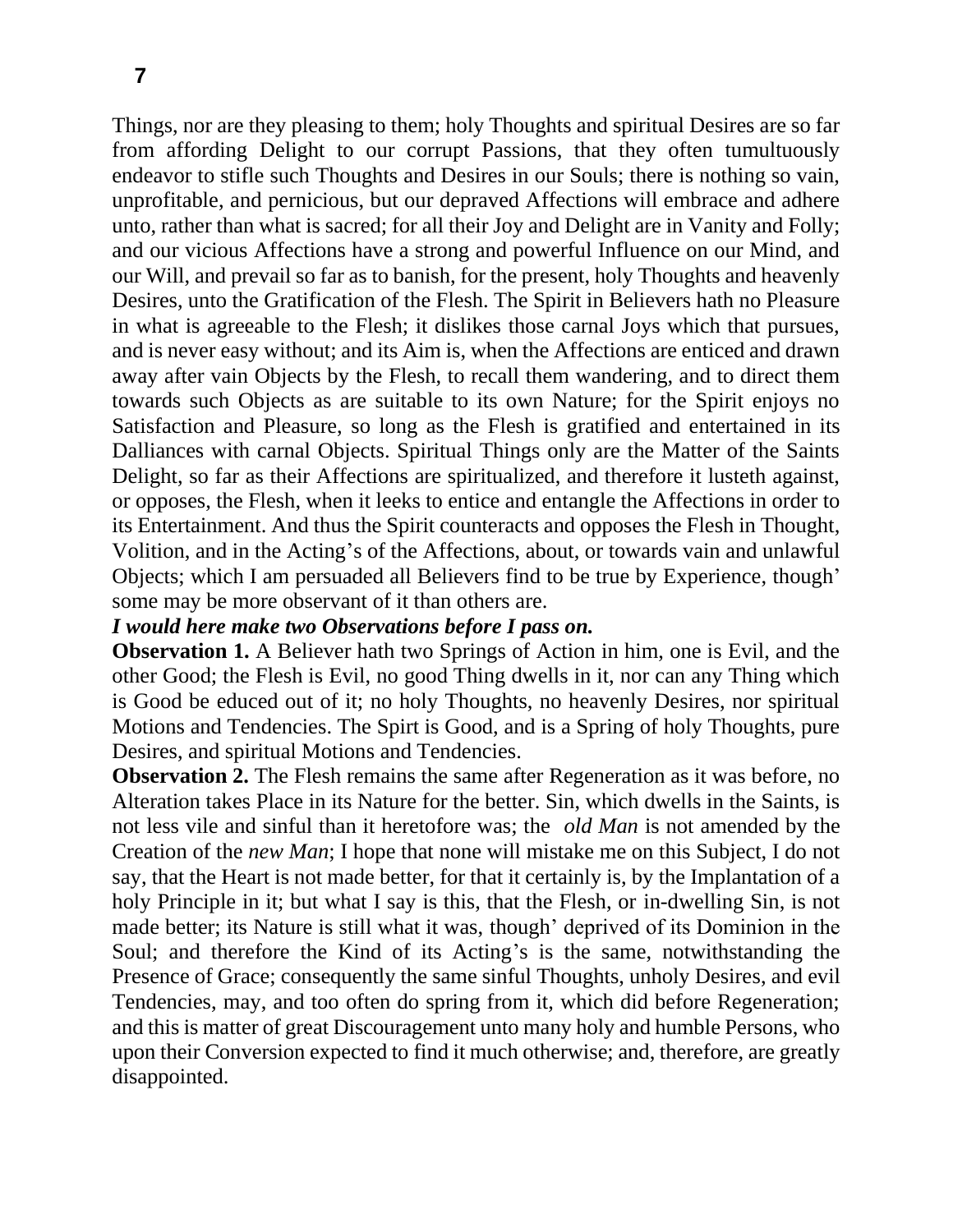### **III.** *The Contrariety of the one to the other is to be considered.*

**1.** They are contrary in their Nature. The Flesh is contrary to the Spirit, that is the Consequence of our Apostasy from GOD, it followed upon our Breach of the Law of our Maker, and as it is the Fruit of Sin, it must be absolutely evil in its Nature, no Good can be in it; the Flesh is not only sinful, but there is an *exceeding Sinfulness in it*, and therefore it must be concluded that it is the direct Opposite of the Spirit; for, the Spirit is the Production of the holy Spirit of GOD, He is the efficient Cause thereof, it is born of him, *that which is born of the Spirit is Spirit*; in its kind, it is *a good and a perfect Gift, which cometh down from above,* so that it is the very Reverse of the Flesh. The Difference between the Flesh, and the Spirit is not this, That the Flesh is *less good* than the Spirit, and the Spirit is *less evil* than the Flesh; but this, the former is wholly evil, and the latter is wholly good, and therefore they are contrary the one to the other, as the Apostle asserts and they are altogether so, not partially, there is no Goodness in the Flesh, nor is there the leapt Evil in the Spirit; the Flesh, in its Nature, is entirely Evil; and the Spirit, in its Nature, is entirely Good. **2.** The Flesh and the Spirit are contrary in their Acting's. Each acts agreeable to its own Nature; the Flesh being wholly Evil in its Nature, all its Acts are entirely so; not partly Evil and partly Good, but they are altogether evil and sinful**:** And the Spirit being in Its Nature good and holy, all those Acts which spring from *it,* are spiritual and holy. Not that the Souls of Believers, at any Time, or in any Instance, are wholly Evil or wholly Good in acting, for at is in Part only that they are so. The Reason of which is this, they act partly under the Direction of the Flesh, and partly under the Direction of the Spirit, in whatever they do. There contrary Springs of Action, being always resident in them, they are ever influenced by each; hence their Acts are mixed, partly Evil and partly Good. This is not to be understood that Actions which are materially Evil, have any Degree of Goodness an them; or that Actions which are materially Good, have any Degree of Evil in them; but it is to be taken thus, That the Minds of Believers are not wholly Good in holy Actions, by Reason of the Opposition of the Flesh in them to those Actions; nor are they wholly Evil in sinful Actions, by Reason of that Opposition which the Spirit in them makes to those Actions; as the Flesh and the Spirit are directly contrary in their Nature, they certainly are so in acting; the Flesh concurs not with the Spirit in its Acts, nor does the Spirit concur with the Flesh in its Acts; a Believer, *with his Mind serves the law of God, but with his Flesh he serves the Law of Sin.*

### **IV. The Conclusion, or Inference arising from thence is this, viz. Believers cannot do the Things that they would.**

**1.** With Respect to Good. The Aim and Desire of a Saint, according to the Spirit, is to be all Conformity to the holy Law of GOD; but the continual Presence of the Flesh renders it impossible, even when that acts most vigorously in him; for the Flesh fails not to lust against, and oppose it. Sometimes a Believer retires, and proposes to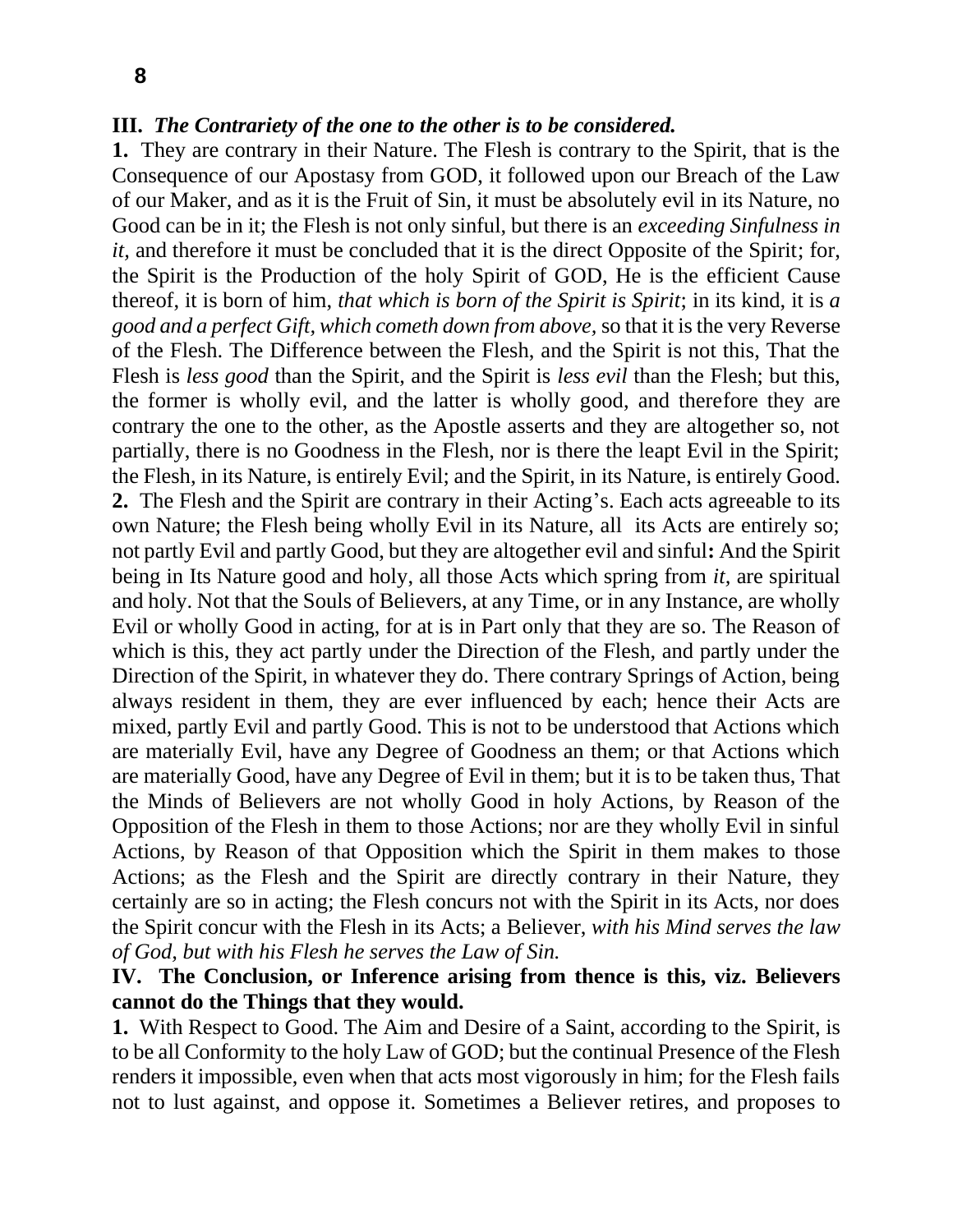exercise himself in Reading, serious Meditation and Prayer, and therein to enjoy delightful Communion with GOD and a dear Redeemer. But, alas! the Flesh in him bestirs itself, and rises up with Violence against the Spirit in this holy Design, which it hath formed in the Mind; whereupon a sad Disappointment ensues, Confusion and Distraction take place in his Thoughts, his spiritual Desires abate in their Fervency, and his Affections rove, and are ready to embrace any vain Object, which the carnal Imagination presents unto them; whereby he is prevented acting in that holy and spiritual manner which he intended and desired; through the present Prevalence of the Flesh, in him, against the Spirit, he immediately becomes indisposed to those holy Exercises which it was his Intention and Desire to be delightfully employed in; and thus, I am persuaded, it may at some Times be, even with the best, for *the Law of Sin, which is in the Members, and wars against the Law of the Mind,* in some Instances, there is Reason to think, gains Advantage over the spiritual Part, in all the Saints.

**2.** Believers cannot do that which they would with Regard to Evil. The Flesh in them, being entirely sinful in its Nature, all its Projects and Contrivances are so; it always aims at the utmost Gratification of its corrupt Desires, and is for bringing the whole Soul in Subjection to itself, the Mind, the Will, and the Affections; it endeavors to possess the Mind of vain Thoughts, it solicits the Will to choose what is unprofitable and evil, and it labors to entice and entangle the Affections, to place and keep them fixed on carnal Objects; and many Times, thro' its Violence, or its Artifice and Cunning, it prevails very far; at which, the Spirit in Believers is alarmed, and rises up in Opposition unto this Prevalence of the Flesh, for that cannot bear with it. The spiritual Part reproves the Mind for its Inattention to the Design of the Flesh, whereby vain Thoughts got Possession of it; the Will for its Carnality, by Means whereof evil Volitions sprung up in it; the Affections for their Folly in wandering at the Instigation of the Flesh; and thus while that is busily employed in acting its vile Part, the Spirit remonstrates against it, checks and controls it, and in a great Measure, for the present, prevents it from making farther Progress in the Soul. And, therefore, as Believers cannot do the Things that they would, according to the Spirit, by Reason of the Opposition of the Flesh; so they cannot do the Things that they would, according to the Flesh, because of the Opposition of the Spirit; and thus it will be With them, so long as they continue in this imperfect State.

#### *I shall close the Discourse with some Observations***.**

**Observation 1.** Evil is in the whole Mind, or our whole intellectual Nature is the Subject of Sin. No Faculty in us is free from that moral Contagion, in the Understanding it is Darkness, or an Incapacity to form a true Judgment of spiritual Things; in the Will it is a Disinclination to what is holy, and a constant, fixed Propensity to what is vain and sinful; in the Affections it is a Dislike of what is spiritual, and Pleasure in what is carnal; and thus it is, even in all regenerate Persons.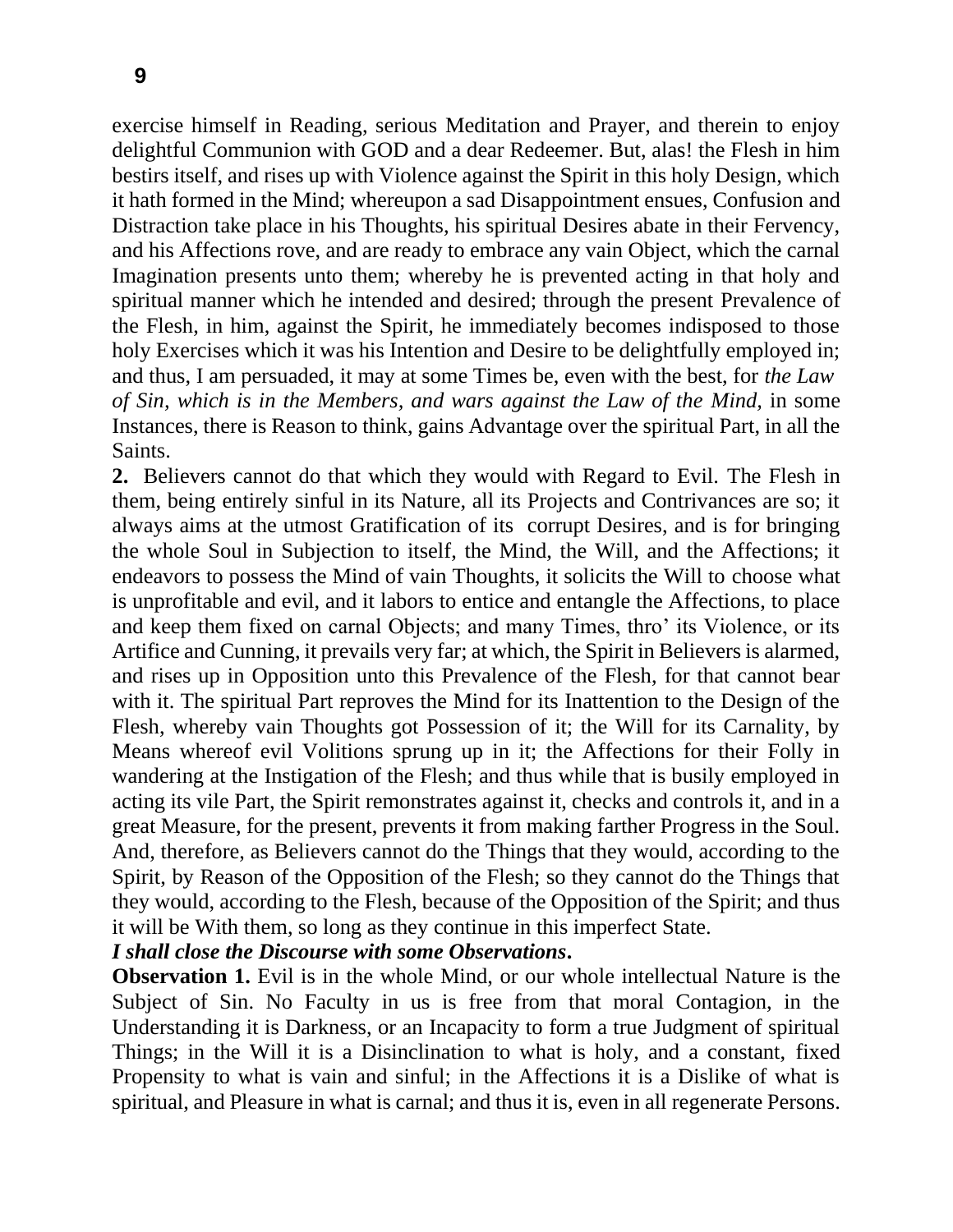For Regeneration effects no Change for the better in the Nature of the Flesh, that still remains what it was, only it hath lost its Dominion by the Production of its contrary in the Soul, which reigns in Opposition to it; but that notwithstanding, it is resident as an active Principle in all the Powers of the Mind, and they are under its Influence.

**Observation 2.** Good is in the whole Heart of a regenerate Person. Every Faculty is the Subject of Grace; there is Light in the Understanding, which is an Ability to discern spiritual Things in their Excellency and Glory; Holiness is seated in the Will, by which it is disposed to avoid Evil, and inclined to the Choice of what is Good; the Affections are spiritualized, in Consequence whereof Sin becomes the Object of their Aversion, and Holiness of their Pleasure and Delight. Thus Evil and Good are in the whole Soul of a regenerate Man.

**Observation 3.** The Heart of a Believer is not wholly Evil, nor wholly Good, it is each in Part; and therefore, he differs from Angels, the Spirits of just Men made perfect, from Devils, and from unregenerate Men. Angels are all Purity and Perfection, absolutely free from Evil, and are undefective in their Acts of Obedience to the divine Will. The Spirits of just Men departed have no Impurity attending them, those corrupt Habits which they were the Subjects of in this State, are entirely eradicated, and they are made perfectly like unto JESUS CHRIST; they are so holy as to be without all Cause of *Blame before God in Love.* Devils are altogether sinful, they have not the least Degree of Holiness in them; and unregenerate Men are Flesh only, they have nothing of Spirituality in them, their Hearts are entirely carnal and sinful. Believers are the Subjects of Flesh and Spirit, of Sin and Holiness, and therefore their Hearts are neither wholly Evil nor wholly Good, but are both in Part, because contrary jarring Springs of Action are feared in their whole Souls, which have a contrary Influence on the Mind, the Will, and the Affections; so that they do not really act under the Direction either of the Flesh or the Spirit, which are in them, but partly under the Direction of the one, and partly under the Direction of the other; consequently they are neither wholly Evil, nor wholly Good, but each in Part, and have such a Combat within themselves, between Flesh and Spirit, as no others have. **Observation 4.** There is in Believers a Principle of Holiness, by which I understand a Capacity and Disposition in the Mind of acting in a holy, spiritual manner. In the Understanding it is a spiritual, visive Ability to discern heavenly Things, and therefore it is Light subjective, which enables him, in whom it is, to perceive the true Nature of Light objective, legal, and evangelical. This Principle in the Will, is a Disposition and Power to choose what is holy, and to refuse what is evil. In the Affections, it is Spirituality, and a Suitableness to the Nature of divine Things, whereby they are caused to tend towards, and take Pleasure in them. This is what is meant by the *Heart of Flesh,* the Opposite of the *Heart of Stone*; the *new Heart,* the *new Spirit*; the *new Man,* which is the Contrary of the *old Man*; it is *the Law of the*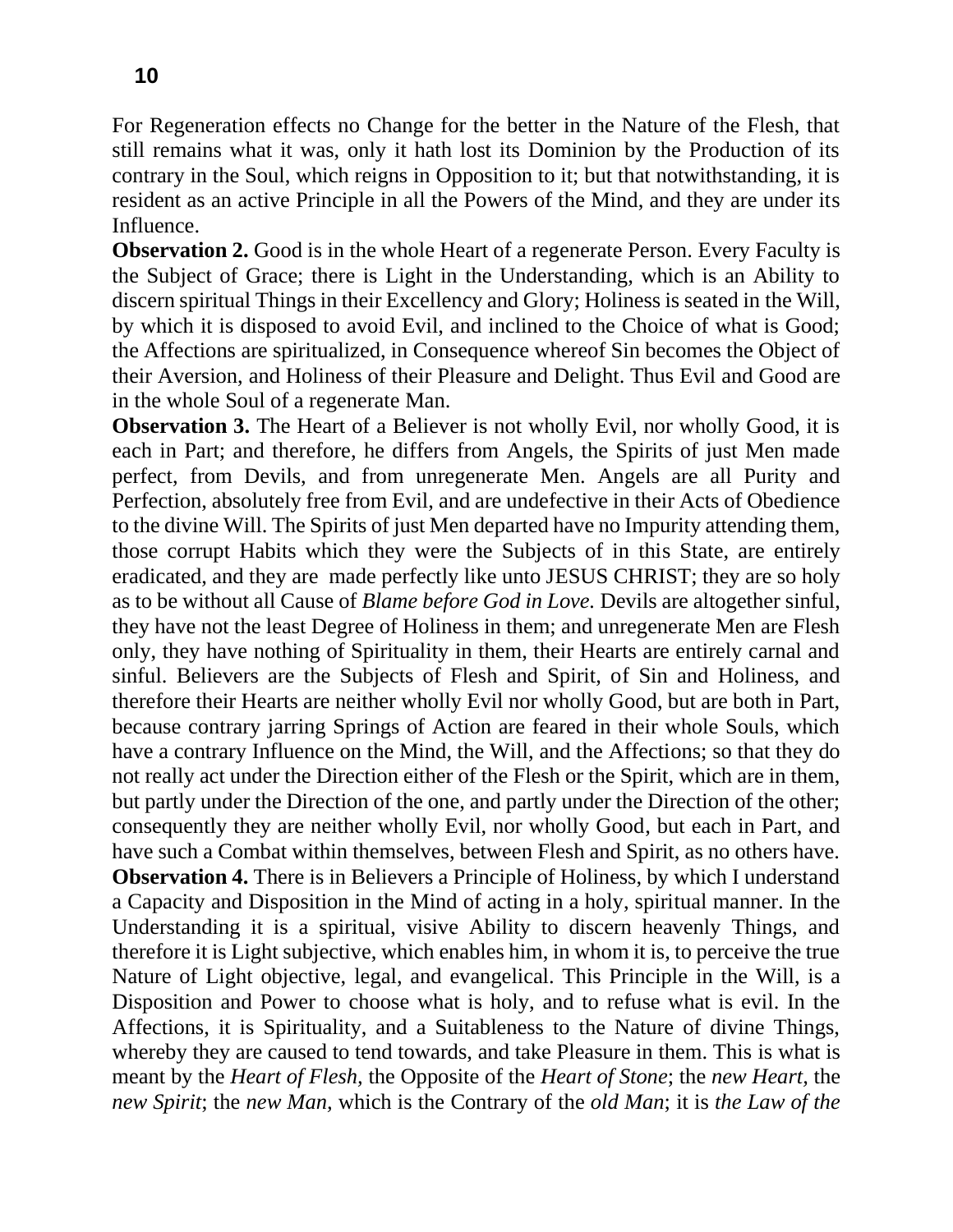*Mind,* against which *the Law in the Members wars*; it is the *Mind* which *serves the Law of God,* the direct Opposite of *the Flesh*, which *serves the Law of Sin.* Hence it is clear, that there are in Believers two contrary Principles, or Springs of Action, one is good, and the other is evil; one is holy, and the other is sinful; and the Acts of the one are contrary to the Acts of the other. With no Propriety can it be said that the evil Principle is Error, or false Doctrine in the Mind, though by Reason of that Principle, the Mind forms an erroneous Judgment concerning Truth.

Nor can it with the least Propriety be said, that the good Principle in the Mind is Truth, though by Means of that Principle it discerns Truth, and approves of it. Some of late seem to apprehend, that there is not, in the Souls of Believers, a holy Principle distinct from the Word, that is to say evangelical Truth, but that, if there is what may be called a Principle of Holiness in them, it is the Word, or evangelical Truth itself. This is a fond Imagination, which is fully evinced by several Things, one is this; The Spirit, or Principle of Holiness, in the Saints, is born and ingenerated of the holy Spirit, *That which is born of the Spirit is Spirit.* Now it is ridiculous to think, that the Word is born of the Spirit of GOD, in the Saints. It was revealed and dictated by him to the Prophets and. Apostles, and by him it is opened and applied to the Souls of Believers, for their Instruction and Consolation; but born of him in them it is not, nor can be. Again, the Principle of Holiness in the Saints, is a new Creation, for they are the Workmanship of GOD created in CHRIST JESUS; on which Account they are denominated new Creatures**:** *If any Man be in Christ, he is a new Creature.* It is a *monstrous Figment* to imagine, that evangelical Truth is created in the Saints. As was said before, it is revealed and applied to them, but created in them it is not. Farther, the spiritual Principle discerns Truth, but the Truth itself it cannot be; for if so, that which discerns, and that which is discerned, must be the same, which they cannot be. How is it possible, that the Object discerned, should be the same with that which discerns it? Besides, this holy Principle receives *the Things of the Spirit of God,* which Things are evangelical Truths. The Things received, are distinct from that which receives them; and therefore, the Word is not that Principle of Holiness which is in Believers, but distinct from it; the Word of Truth is that upon which the spiritual Principle acts, by which it is nourished, strengthened, and invigorated, and, consequently, at cannot be that Principle itself. *A mere Whiffler* in Reasoning hath misrepresented Dr. *Owen* on this Subject, who expresses himself thus, in treating on the Efficiency of the Word, as the Instrument of GOD, in the Communication of Salvation to us. *In the Regeneration and Sanctification of the Elect, the first external Act of this Salvation, this is wrought by the Word,* 1 Peter 1**:**23. We are born again, not of corruptible Seed, but of incorruptible, by the Word of GOD; *wherein not only the Thing itself, of our Regeneration by the Word, but the manner of it also is declared. It is by the Collation of a new spiritual Life upon us, whereof the Word is the Seed. As every Life proceeds from same Seed, that hath in itself virtually the*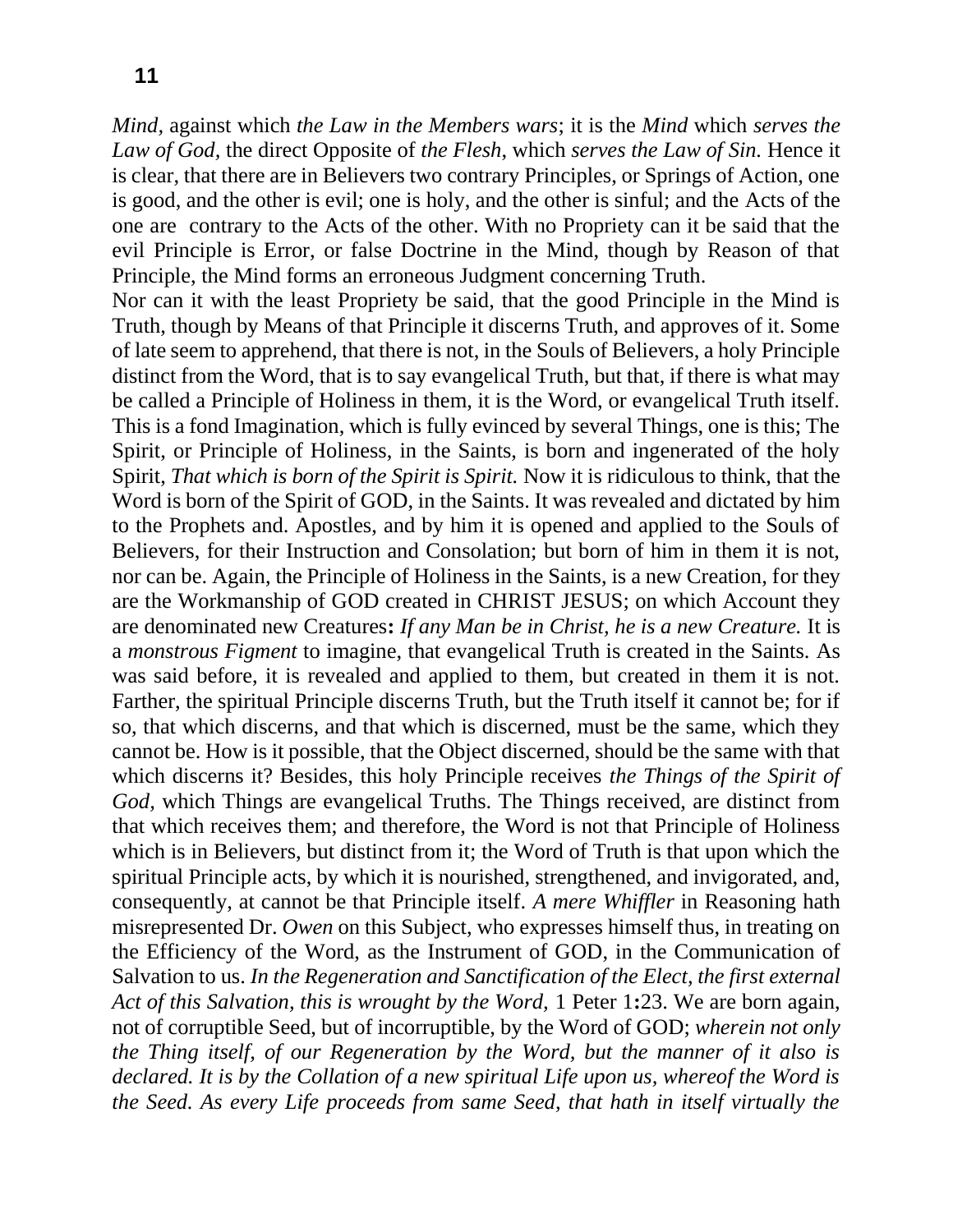*whole Life to be educed from it by natural Ways and Means, so the Word in the Hearts of Men is turned into a vital Principle, that cherished by suitable Means puts forth vital Acts and Operations. By this Means we are born of God, and quickened, who by Nature are Children of Wrath, dead in Trespasses and Sin. So* Paul *tells the*  Corinthians, *that be had begotten them in Jesus Christ by the Gospel. I confess it doth not do this Work by any Power resident in itself, and always necessarily accompanying its Administration*; *for then all would be so regenerated unto whom it is preached, and there could be no Neglecters of it. But it is the Instrument of God for this End, and mighty powerful of God it is for the Accomplishment of it. And this gives us our first real Interest in the Salvation it doth declare. Of the same Use and Efficacy is it in the Progress of this Work in our Sanctification, by which we are carried on towards the full Enjoyment of this Salvation. So our Savior prays for his Disciples,* (John 17**:**19.) Sanctify them by thy Word, *as the Means and Instrument of their Sanctification. And he tells his Apostles, that* they were clean through the Word that he had spoken unto them, (John 15:3.) *for it is the Food and Nourishment whereby the spiritual Principle of Life, which we receive in our Regeneration, is cherished and increased,* (1 Peter. 2**:**2.) *and so able to build us up until it gives us*  an Inheritance among them that are sanctified. Upon which Discourse this *Whiffler* remarks thus; *Here we have Dr* Owen *against Dr* Owen, *What are we to do in this Care? Whiffler after him? no, but reduce him to a mere Neutral, and allow him no Vote*. But how does it appear that the Doctor contradicts himself, which is a Reason why he should be allowed no Vote on this subject? Answer thus**:** The Doctor elsewhere says, *I call this Principle of Holiness an Habit, not as though it were absolutely of the same Kind with acquired Habits, and would in all Things answer unto our Conceptions and Descriptions of them*: *But we only call it so, because in its Effects and manner of Operations it agreeth in sundry Things with acquired, intellectual, or moral Habits. But it hath much more Conformity unto a natural, unchangeable Instinct, than unto any acquired Habit. Wherefore God chargeth it on Men, that in their Obedience unto him, they did not answer that Instinct which is in other Creatures towards their Lords and Benefactors,* (Isaiah 1**:**3.) *and which they cordially observe,* (Jeremiah 8**:**7). But herein GOD teacheth us more than the Beasts of the Earth, and maketh us wiser than the Fowls of Heaven, (Job 35:11.). *This therefore is that which I intend, a Virtue, a Power, a Principle of spiritual Life and Grace, wrought, created, infused into our Souls, and inlaid in all the Faculties of them, constantly abiding and unchangeably residing in them, which is antecedent unto, and the next Cause of all Acts of true Holiness whatever.* There is not the least Appearance of Contradiction in what the Doctor advances, for he asserts, in each Place, that there is a vital, spiritual Principle in the Regenerate. So far, therefore, there is no Contradiction, but a perfect Agreement. In the former Place he observes that the Word, or Gospel, in a Way of Efficiency, begets, or produces that vital,